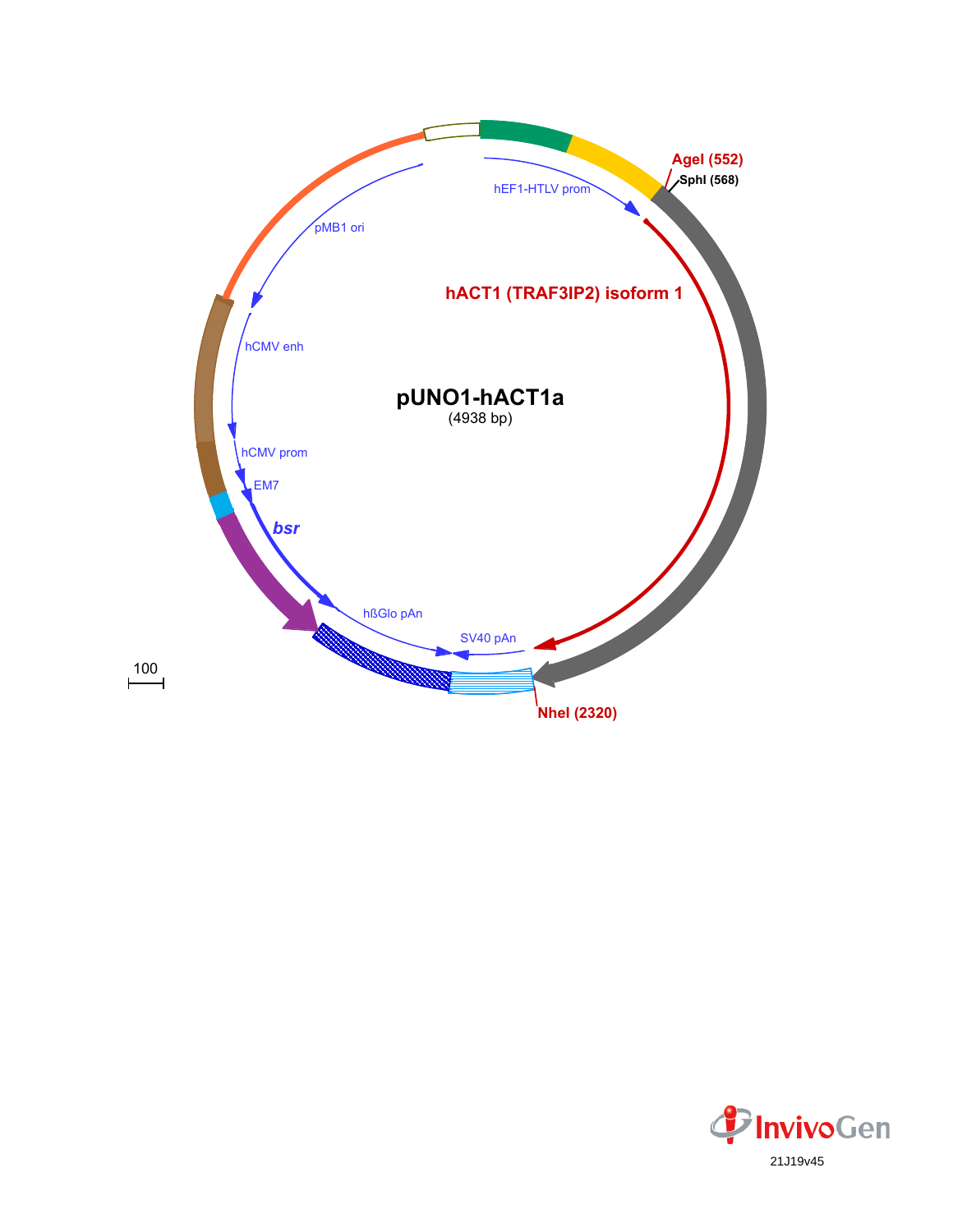GGATCTGCGATCGCTCCGGTGCCCGTCAGTGGGCAGAGCGCACATCGCCCACAGTCCCCGAGAAGTTGGGGGGAGGGGTCGGCAATTGAACGGGTGCCTA

GAGAAGGTGGCGCGGGGTAAACTGGGAAAGTGATGTCGTGTACTGGCTCCGCCTTTTTCCCGAGGGTGGGGGAGAACCGTATATAAGTGCAGTAGTCGCC 

GTGAACGTTCTTTTTCGCAACGGGTTTGCCGCCAGAACACAGCTGAAGCTTCGAGGGGCTCGCATCTCTCCTTCACGCGCCCGCCGCCCTACCTGAGGCC 

- GCCATCCACGCCGGTTGAGTCGCGTTCTGCCGCCTCCCGCCTGTGGTGCCTCCTGAACTGCGTCCGCCGTCTAGGTAAGTTTAAAGCTCAGGTCGAGACC
- GGGCCTTTGTCCGGCGCTCCCTTGGAGCCTACCTAGACTCAGCCGGCTCTCCACGCTTTGCCTGACCCTGCTTGCTCAACTCTACGTCTTTGTTTCGTTT

## **AgeI (552) SphI (568)**

TCTGTTCTGCGCCGTTACAGATCCAAGCTGTGACCGGCGCCTACCTGAGATCACCGGTAGGAGGGCCAGCATGCCTCCTCAGCTTCAAGAAACTAGAATG AACCGAAGCATTCCTGTGGAGGTTGATGAATCAGAACCATACCCAAGTCAGTTGCTGAAACCAATCCCAGAATATTCCCCGGAAGAGGAATCAGAACCAC CTGCTCCAAATATAAGGAACATGGCACCCAACAGCTTGTCTGCACCCACAATGCTTCACAATTCCTCCGGAGACTTTTCTCAAGCTCACTCAACCCTGAA ACTTGCAAATCACCAGCGGCCTGTATCCCGGCAGGTCACCTGCCTGCGCACTCAAGTTCTGGAGGACAGTGAAGACAGTTTCTGCAGGAGACACCCAGGC CTGGGCAAAGCTTTCCCTTCTGGGTGCTCTGCAGTCAGCGAGCCTGCGTCTGAGTCTGTGGTTGGAGCCCTCCCTGCAGAGCATCAGTTTTCATTTATGG 1001 AAAAACGTAATCAATGGCTGGTATCTCAGCTTTCAGCGGCTTCTCCTGACACTGGCCATGACTCAGACAAATCAGACCAAAGTTTACCTAATGCCTCAGC 1101 AGACTCCTTGGGCGGTAGCCAGGAGATGGTGCAACGGCCCCAGCCTCACAGGAACCGAGCAGGCCTGGATCTGCCAACCATAGACACGGGATATGATTCC 1201 CAGCCCCAGGATGTCCTGGGCATCAGGCAGCTGGAAAGGCCCCTGCCCCTCACCTCCGTGTGTTACCCCCAGGACCTCCCCAGACCTCTCAGGTCCAGGG 1301 AGTTCCCTCAGTTTGAACCTCAGAGGTATCCAGCATGTGCACAGATGCTGCCTCCCAATCTTTCCCCACATGCTCCATGGAACTATCATTACCATTGTCC TGGAAGTCCCGATCACCAGGTGCCATATGGCCATGACTACCCTCGAGCAGCCTACCAGCAAGTGATCCAGCCGGCTCTGCCTGGGCAGCCCCTGCCTGGA GCCAGTGTGAGAGGCCTGCACCCTGTGCAGAAGGTTATCCTGAATTATCCCAGCCCCTGGGACCAAGAAGAGAGGCCCGCACAGAGAGACTGCTCCTTTC CGGGGCTTCCAAGGCACCAGGACCAGCCACATCACCAGCCACCTAATAGAGCTGGTGCTCCTGGGGAGTCCTTGGAGTGCCCTGCAGAGCTGAGACCACA GGTTCCCCAGCCTCCGTCCCCAGCTGCTGTGCCTAGACCCCCTAGCAACCCTCCAGCCAGAGGAACTCTAAAAACAAGCAATTTGCCAGAAGAATTGCGG AAAGTCTTTATCACTTATTCGATGGACACAGCTATGGAGGTGGTGAAATTCGTGAACTTTTTGTTGGTAAATGGCTTCCAAACTGCAATTGACATATTTG AGGATAGAATCCGAGGCATTGATATCATTAAATGGATGGAGCGCTACCTTAGGGATAAGACCGTGATGATAATCGTAGCAATCAGCCCCAAATACAAACA GGACGTGGAAGGCGCTGAGTCGCAGCTGGACGAGGATGAGCATGGCTTACATACTAAGTACATTCATCGAATGATGCAGATTGAGTTCATAAAACAAGGA 2101 AGCATGAATTTCAGATTCATCCCTGTGCTCTTCCCAAATGCTAAGAAGGAGCATGTGCCCACCTGGCTTCAGAACACTCATGTCTACAGCTGGCCCAAGA 2201 ATAAAAAAAACATCCTGCTGCGGCTGCTGAGAGAGGAAGAGTATGTGGCTCCTCCACGGGGGCCTCTGCCCACCCTTCAGGTGGTTCCCTTGTGACACCG M P P Q L Q E T R M N R S I P V E V D E S E P Y P S Q L L K P I P E Y S P E E E S E P P A P N I R N M A P N S L S A P T M L H N S S G D F S Q A H S T L K L A N H Q R P V S R Q V T C L R T Q V L E D S E D S F C R R H P G L G K A F P S G C S A V S E P A S E S V V G A L P A E H Q F S F M E K R N Q W L V S Q L S A A S P D T G H D S D K S D Q S L P N A S A D S L G G S Q E M V Q R P Q P H R N R A G L D L P T I D T G Y D S Q P Q D V L G I R Q L E R P L P L T S V C Y P Q D L P R P L R S R E F P Q F E P Q R Y P A C A Q M L P P N L S P H A P W N Y H Y H C P G S P D H Q V P Y G H D Y P R A A Y Q Q V I Q P A L P G Q P L P G 311 PAS V R G L H P V Q K V I L N Y P S P W D Q E E R P A Q R D C S F P G L P R H Q D Q P H H Q P P N R A G A P G E S L E C P A E L R P Q V P Q P P S P A A V P R P P S N P P A R G T L K T S N L P E E L R 411ÞK V F I T Y S M D T A M E V V K F V N F L L V N G F Q T A I D I F E D R I R G I D I I K W M E R Y L R D K T V M I I V A I S P K Y K Q D V E G A E S Q L D E D E H G L H T K Y I H R M M Q I E F I K Q G S M N F R F I P V L F P N A K K E H V P T W L Q N T H V Y S W P K 544N K K N I L L R L L R E E E Y V A P P R G P L P T L Q V V P L • **NheI (2320)** 

TTCATCCCCAGATCACTGAGGCTAGCTGGCCAGACATGATAAGATACATTGATGAGTTTGGACAAACCACAACTAGAATGCAGTGAAAAAAATGCTTTAT

- TTGTGAAATTTGTGATGCTATTGCTTTATTTGTAACCATTATAAGCTGCAATAAACAAGTTAACAACAACAATTGCATTCATTTTATGTTTCAGGTTCAG
- GGGGAGGTGTGGGAGGTTTTTTAAAGCAAGTAAAACCTCTACAAATGTGGTATGGAATTCTAAAATACAGCATAGCAAAACTTTAACCTCCAAATCAAGC
- CTCTACTTGAATCCTTTTCTGAGGGATGAATAAGGCATAGGCATCAGGGGCTGTTGCCAATGTGCATTAGCTGTTTGCAGCCTCACCTTCTTTCATGGAG

TTTAAGATATAGTGTATTTTCCCAAGGTTTGAACTAGCTCTTCATTTCTTTATGTTTTAAATGCACTGACCTCCCACATTCCCTTTTTAGTAAAATATTC 

- 2801 AGAAATAATTTAAATACATCATTGCAATGAAAATAAATGTTTTTTATTAGGCAGAATCCAGATGCTCAAGGCCCTTCATAATATCCCCCAGTTTAGTAGT
- TGGACTTAGGGAACAAAGGAACCTTTAATAGAAATTGGACAGCAAGAAAGCGAGCTTCTAGCTTTAGTTCCTGGTGTACTTGAGGGGGATGAGTTCCTCA

3001 ATGGTGGTTTTGACCAGCTTGCCATTCATCTCAATGAGCACAAAGCAGTCAGGAGCATAGTCAGAGATGAGCTCTCTGCACATGCCACAGGGGCTGACCA 3101 CCCTGATGGATCTGTCCACCTCATCAGAGTAGGGGTGCCTGACAGCCACAATGGTGTCAAAGTCCTTCTGCCCGTTGCTCACAGCAGACCCAATGGCAAT • N R T Y K L P I L E E 128¶ I T T K V L K G N M E I L V F C D P A Y D S I L E R C M G C P S V V R I S R D V E D S Y P H R V A V I T D F D K Q G N S V A S G I A I